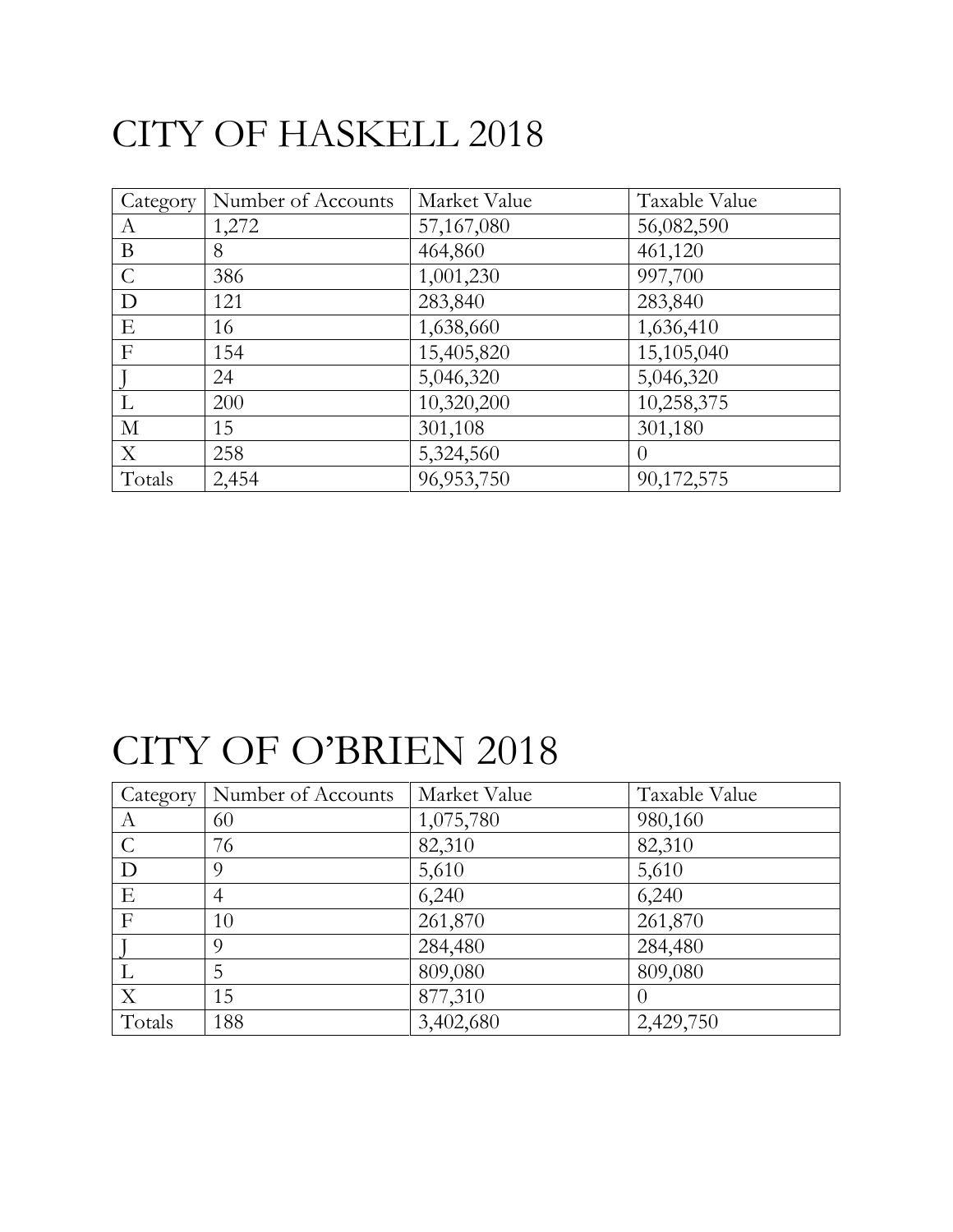# CITY OF ROCHESTER 2018

| Category <sup>1</sup> | Number of Accounts | Market Value | Taxable Value    |
|-----------------------|--------------------|--------------|------------------|
| A                     | 173                | 3,056,340    | 2,940,950        |
| $\mathcal{C}$         | 97                 | 143,280      | 142,280          |
| D                     | 5                  | 3,990        | 3.990            |
| E                     | 6                  | 25,510       | 25,510           |
| $\mathbf{F}$          | 21                 | 543,350      | 543,350          |
|                       | 14                 | 729,700      | 729,700          |
|                       | 17                 | 287,110      | 287,110          |
| $\mathbf{M}$          | $\overline{4}$     | 15,540       | 15,540           |
| $\mathbf X$           | 33                 | 1,133,420    | $\left( \right)$ |
| Totals                | 362                | 5,938,240    | 4,658,900        |

# CITY OF RULE 2018

| Category      | Number of Accounts | Market Value | Taxable Value |
|---------------|--------------------|--------------|---------------|
| A             | 350                | 8,102,820    | 7,706,770     |
| B             | 3                  | 33,180       | 33,180        |
| $\mathcal{C}$ | 162                | 265,240      | 264,150       |
| D             | 15                 | 22,830       | 22,830        |
| Ε             | 3                  | 7,580        | 7,580         |
| $\mathbf{F}$  | 61                 | 5,814,540    | 5,802,540     |
|               | 18                 | 1,269,210    | 1,269,210     |
|               | 115                | 2,327,760    | 2,180,210     |
| $\mathbf{M}$  |                    | 3,920        | 3,920         |
| X             | 39                 | 3,039,130    | $\Omega$      |
| Totals        | 767                | 20,886,210   | 17,290,390    |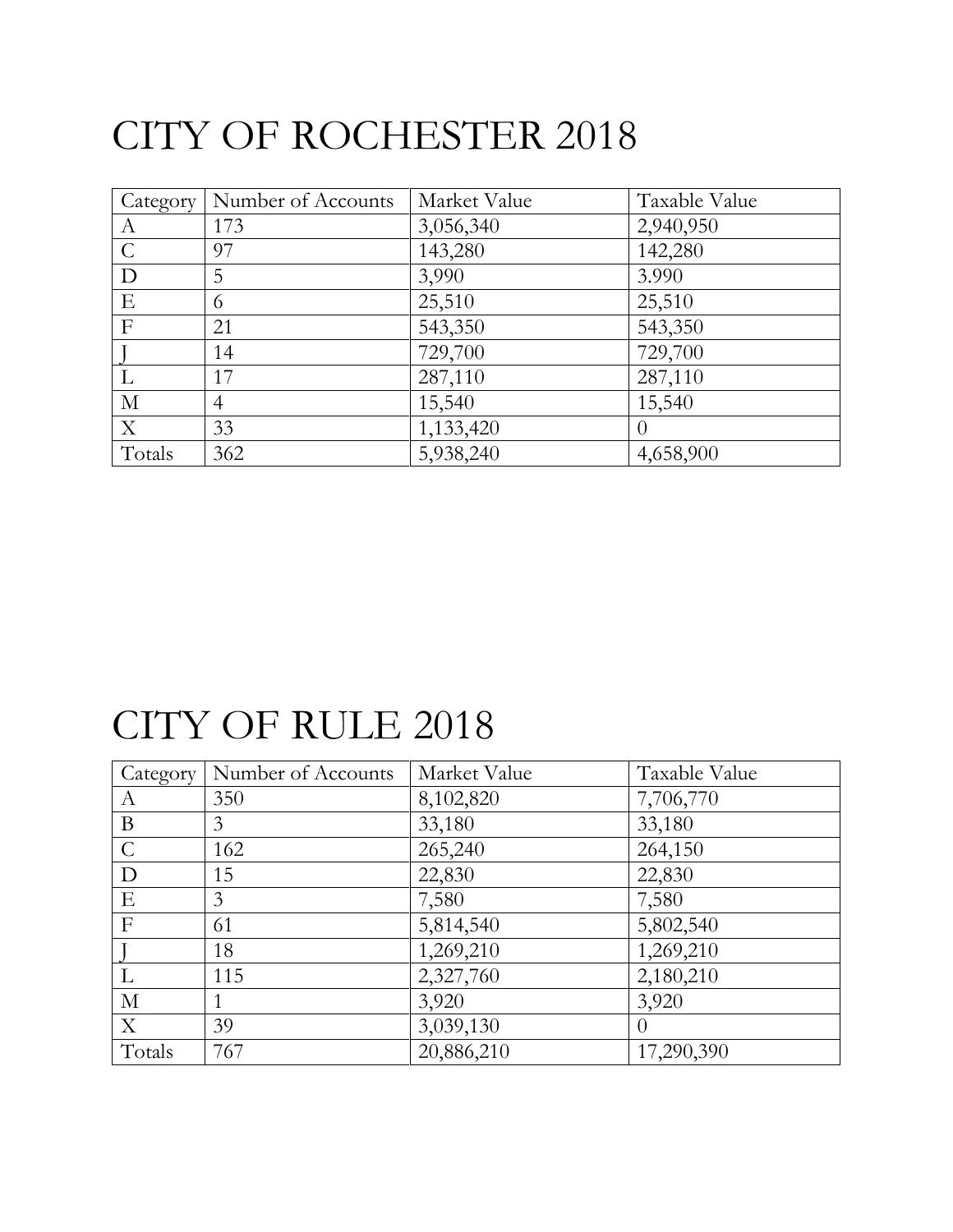# CITY OF STAMFORD 2018

| Category         | Number of Accounts | Market Value | Taxable Value    |
|------------------|--------------------|--------------|------------------|
| $\boldsymbol{A}$ | $\Omega$           | 211,330      | 211,320          |
| $\mathcal{C}$    | 14                 | 69,960       | 69,960           |
| D                | 6                  | 2,280        | 2,280            |
| E                | 11                 | 128,490      | 128,490          |
| $\mathbf F$      | 24                 | 7,872,060    | 7,765,280        |
|                  | 10                 | 152,500      | 152,500          |
|                  | 30                 | 4,322,430    | 4,296,430        |
| $\mathbf X$      | 12                 | 222,270      | $\left( \right)$ |
| Totals           | 113                | 12,981,310   | 12,626,260       |

### CITY IF WEINERT 2018

| Category      | Number of Accounts | Market Value | Taxable Value |
|---------------|--------------------|--------------|---------------|
| A             | 97                 | 2,687,960    | 2,609,880     |
| $\mathcal{C}$ | 60                 | 127,760      | 127,760       |
| D             | 18                 | 27,080       | 27,080        |
| E             |                    | 500          | 500           |
| $\mathbf{F}$  | 8                  | 289,730      | 289,730       |
|               | 14                 | 396,870      | 396,870       |
|               | 12                 | 779,750      | 779,750       |
| X             | 22                 | 1,219,110    | $\theta$      |
| Totals        | 232                | 5,528,760    | 4,231,570     |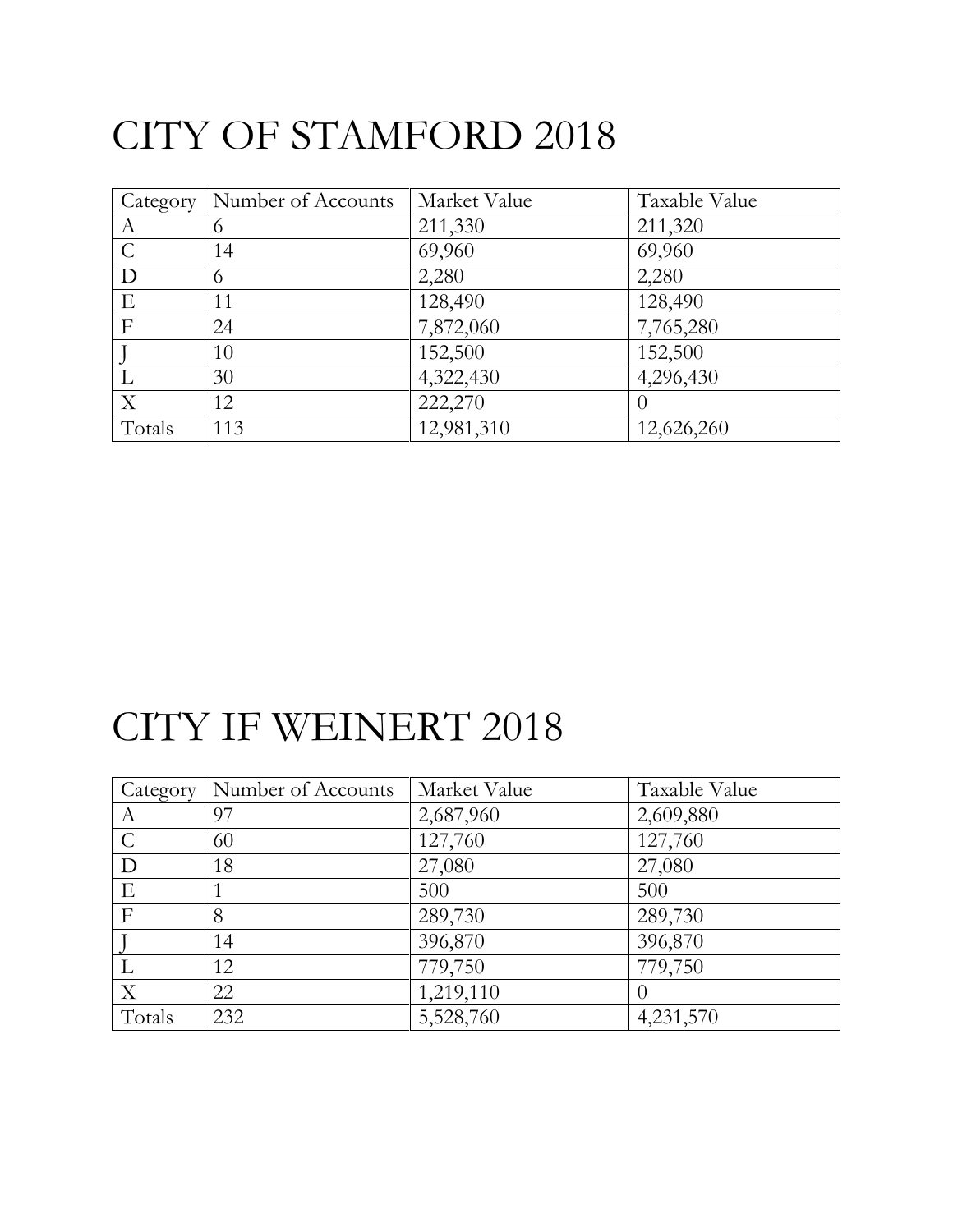# HASKELL COUNTY 2018

| Category         | Number of Accounts | Market Value  | Taxable Value |
|------------------|--------------------|---------------|---------------|
| A                | 2,510              | 91,424,630    | 82,351,900    |
| B                | 11                 | 498,040       | 494,300       |
| $\mathcal{C}$    | 991                | 2,551,720     | 2,546,100     |
| D                | 4,398              | 61,727,950    | 61,642,620    |
| E                | 713                | 22,581,110    | 20,282,520    |
| $\boldsymbol{F}$ | 325                | 669,432,600   | 34,584,380    |
| G                | 2,017              | 24,561,420    | 24,561,420    |
|                  | 310                | 156,232,470   | 155,243,960   |
| L                | 601                | 32,149,910    | 31,618,045    |
| $\mathbf{M}$     | 218                | 3,053,900     | 2,750,690     |
| X                | 1,519              | 20,412,920    | $\Omega$      |
| Totals           | 13,613             | 1,084,626,670 | 416,075,935   |

## FARM TO MARKET 2018

| Category         | Number of | Market Value  | Taxable Value |
|------------------|-----------|---------------|---------------|
|                  | Accounts  |               |               |
| A                | 2,510     | 91,424,630    | 82,351,900    |
| B                | 11        | 498,040       | 494,300       |
| $\mathcal{C}$    | 991       | 2,551,720     | 2,546,100     |
| D                | 4,398     | 61,727,950    | 61,642,620    |
| Ε                | 713       | 22,581,110    | 20,282,520    |
| $\boldsymbol{F}$ | 325       | 669,432,600   | 34,584,380    |
| G                | 2,017     | 24,561,420    | 24,561,420    |
|                  | 310       | 156,232,470   | 155,243,960   |
| L                | 601       | 32,149,910    | 31,618,045    |
| $\mathbf{M}$     | 218       | 3,053,900     | 2,750,690     |
| X                | 1,519     | 20,412,920    | $\theta$      |
| Totals           | 13,613    | 1,084,626,670 | 416,075,935   |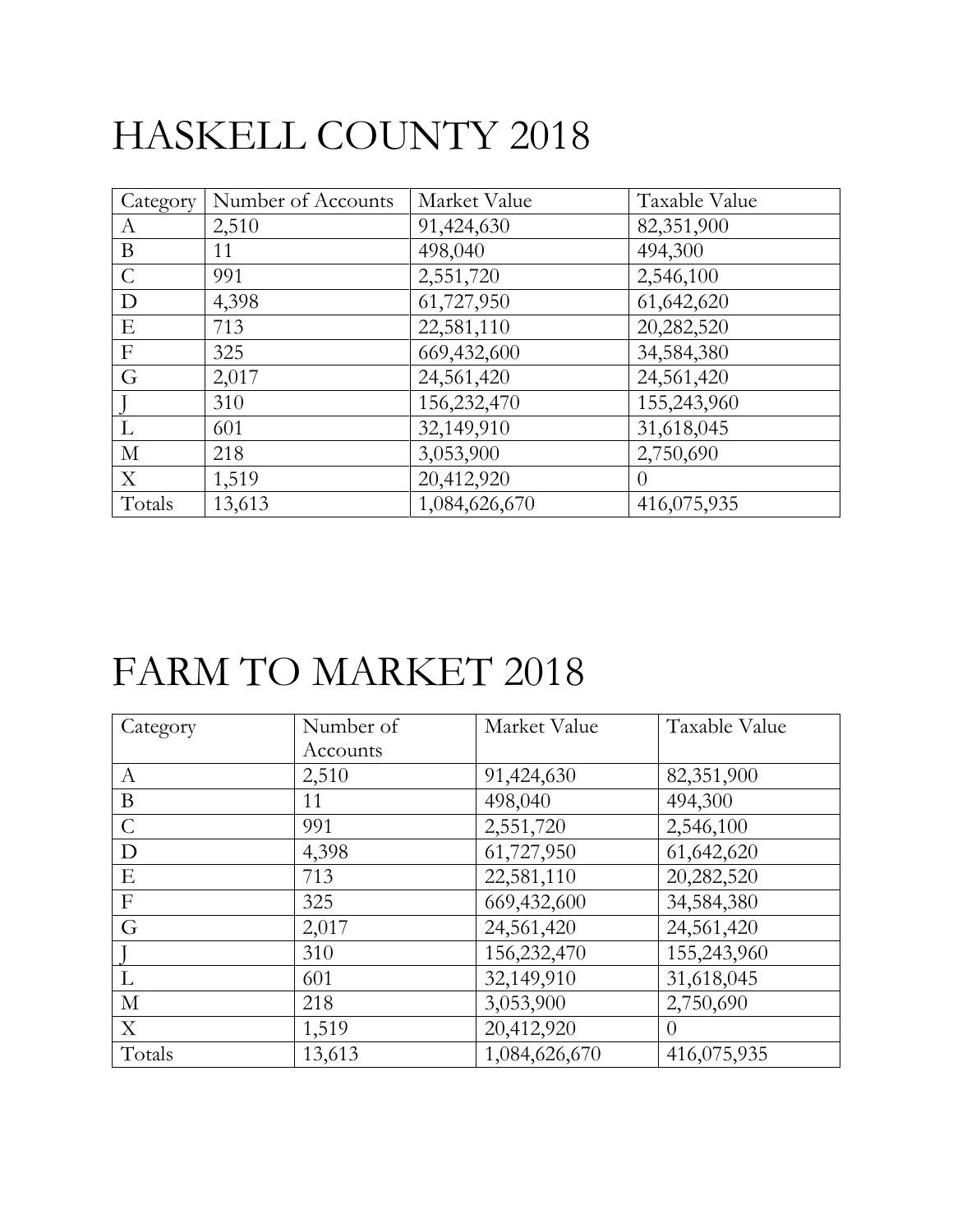# COUNTY PRECICT RD 2018

| Category      | Number of Accounts | Market Value  | Taxable Value |
|---------------|--------------------|---------------|---------------|
| A             | 2,510              | 91,424,630    | 82,351,900    |
| B             | 11                 | 498,040       | 494,300       |
| $\mathcal{C}$ | 991                | 2,551,720     | 2,546,100     |
| D             | 4,398              | 61,727,950    | 61,642,620    |
| E             | 713                | 22,581,110    | 20,282,520    |
| $\mathbf{F}$  | 325                | 669,432,600   | 34,584,380    |
| G             | 2,017              | 24,561,420    | 24,561,420    |
|               | 310                | 156,232,470   | 155,243,960   |
| L             | 601                | 32,149,910    | 31,618,045    |
| $\mathbf{M}$  | 218                | 3,053,900     | 2,750,690     |
| X             | 1,519              | 20,412,920    | $\Omega$      |
| Totals        | 13,613             | 1,084,626,670 | 416,075,935   |

## HASKELL HOSPITAL DIST 2018

| Category                  | Number of Accounts | Market Value  | Taxable Value |
|---------------------------|--------------------|---------------|---------------|
|                           |                    |               |               |
| $\boldsymbol{A}$          | 2,493              | 90,984,180    | 88,419,180    |
| B                         | 11                 | 498,040       | 494,300       |
| $\mathcal{C}$             | 970                | 2,498,680     | 1,972,590     |
| D                         | 4,257              | 59,722,570    | 59,637,240    |
| E                         | 677                | 22,088,720    | 21,091,090    |
| $\boldsymbol{F}$          | 307                | 666,704,430   | 31,962,990    |
| G                         | 1,968              | 24,342,920    | 24,342,920    |
|                           | 294                | 155,850,950   | 154,861,950   |
| L                         | 567                | 27,816,650    | 27,323,855    |
| $\mathbf{M}$              | 217                | 3,002,860     | 2,883,890     |
| $\boldsymbol{\mathrm{X}}$ | 1,505              | 20,166,200    | $\theta$      |
| Totals                    | 13,266             | 1,073,676,100 | 413,510,475   |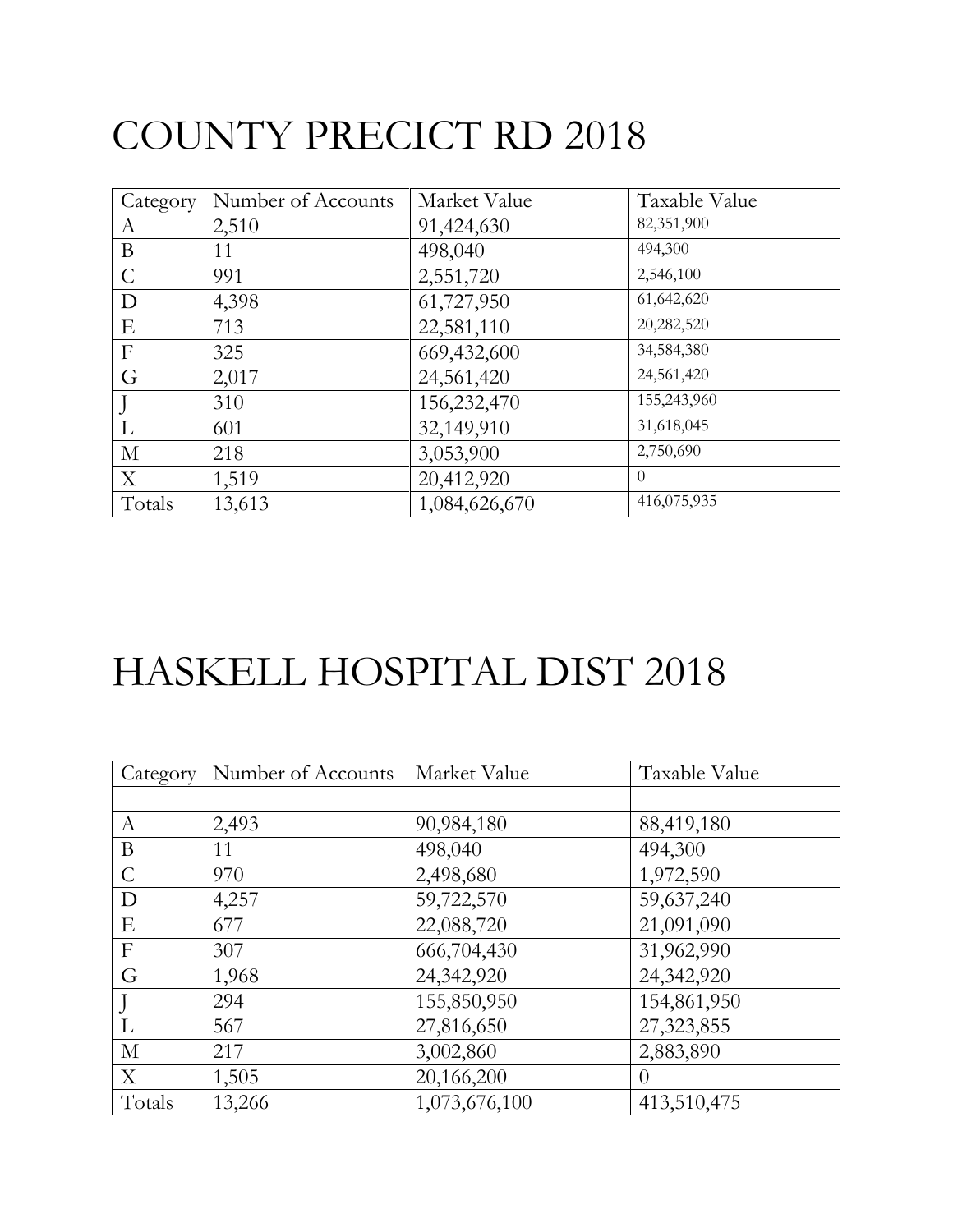# STAMFORD HOSPTIAL DIST 2018

| Bategory         | Number of Accounts | Market Value | Taxable Value |
|------------------|--------------------|--------------|---------------|
| A                | 17                 | 440,060      | 440,060       |
| $\mathcal{C}$    | 21                 | 53,040       | 43,040        |
| D                | 141                | 2,005,380    | 2,005,380     |
| E                | 36                 | 492,390      | 484,640       |
| $\mathbf{F}$     | 18                 | 2,728,170    | 2,621,390     |
| G                | 40                 | 218,500      | 218,500       |
|                  | 13                 | 381,530      | 381,530       |
|                  | 31                 | 4,332,480    | 4,293,410     |
| $\mathbf{M}$     |                    | 51,040       | 51,040        |
| $\boldsymbol{X}$ | 20                 | 247,980      | $\theta$      |
| Totals           | 347                | 10,950,570   | 10,548,990    |

#### HASKELL CISD 2018

| Category         | Number of Accounts | Market Value | Taxable Value |
|------------------|--------------------|--------------|---------------|
| А                | 1,662              | 72,469,540   | 49,053,720    |
| $\bf{B}$         | 8                  | 464,860      | 436,120       |
| $\mathcal{C}$    | 561                | 1,796,670    | 1,792,140     |
| D                | 2,264              | 31,787,340   | 31,720,420    |
| E                | 297                | 12,234,270   | 9,401,900     |
| $\boldsymbol{F}$ | 211                | 464,309,830  | 192,371,100   |
| G                | 1,165              | 13,308,330   | 13,308,330    |
|                  | 128                | 58,322,330   | 57,333,820    |
|                  | 325                | 16,297,700   | 16,206,345    |
| $\mathbf M$      | 28                 | 589,660      | 314,880       |
| X                | 957                | 8,880,720    | $\left($      |
| Totals           | 7,606              | 680,460,570  | 643,576,045   |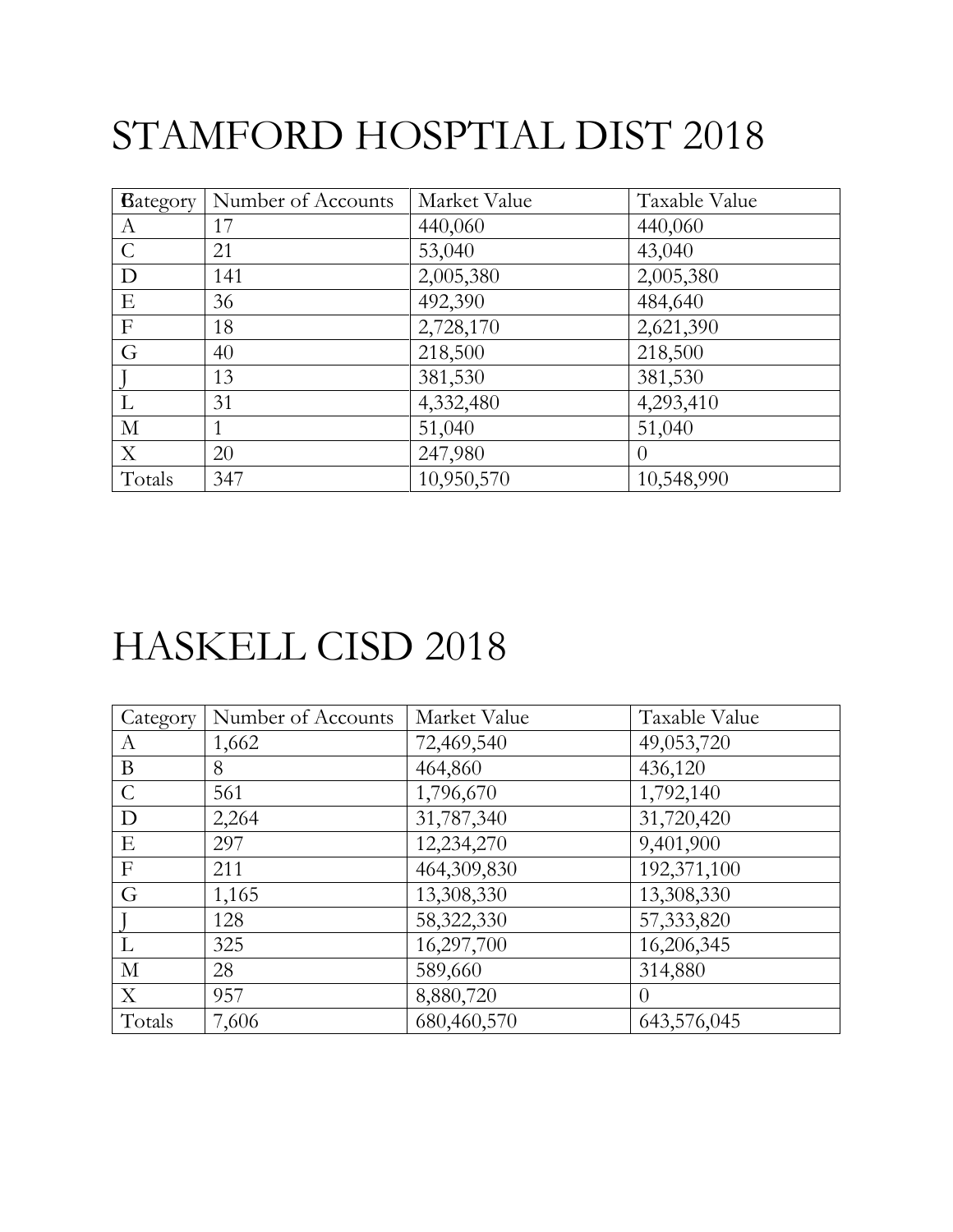# KNOX CITY –O'BRIEN CISD 2018

| Category         | Number of Accounts | Market Value | Taxable Value    |
|------------------|--------------------|--------------|------------------|
| $\boldsymbol{A}$ | 82                 | 1,676,260    | 1,031,060        |
| $\mathcal{C}$    | 94                 | 106,610      | 106,610          |
| D                | 363                | 6,394,340    | 6,394,340        |
| E                | 55                 | 78,070       | 507,150          |
| F                | 12                 | 288,250      | 288,250          |
| G                | 202                | 5,030,490    | 5,030,490        |
|                  | 31                 | 2,752,170    | 2,725,170        |
| L                | 15                 | 1,508,890    | 1,508,890        |
| $\mathbf{M}$     | 3                  | 76,150       | 51,150           |
| X                | 185                | 3,600,320    | $\left( \right)$ |
| Totals           | 1,015              | 22,166,050   | 17,600,320       |

#### MUNDAY CISD 2018

| Category | Number of Accounts | Market Value | Taxable Value |
|----------|--------------------|--------------|---------------|
|          | 64                 | 982,340      | 982,340       |
|          |                    | 58,060       | 23,060        |
|          |                    | 36, 321, 250 | 36, 321, 250  |
|          |                    | 1,081,570    | 1,081,570     |
| Totals   | 74                 | 38,443,220   | 38,408,220    |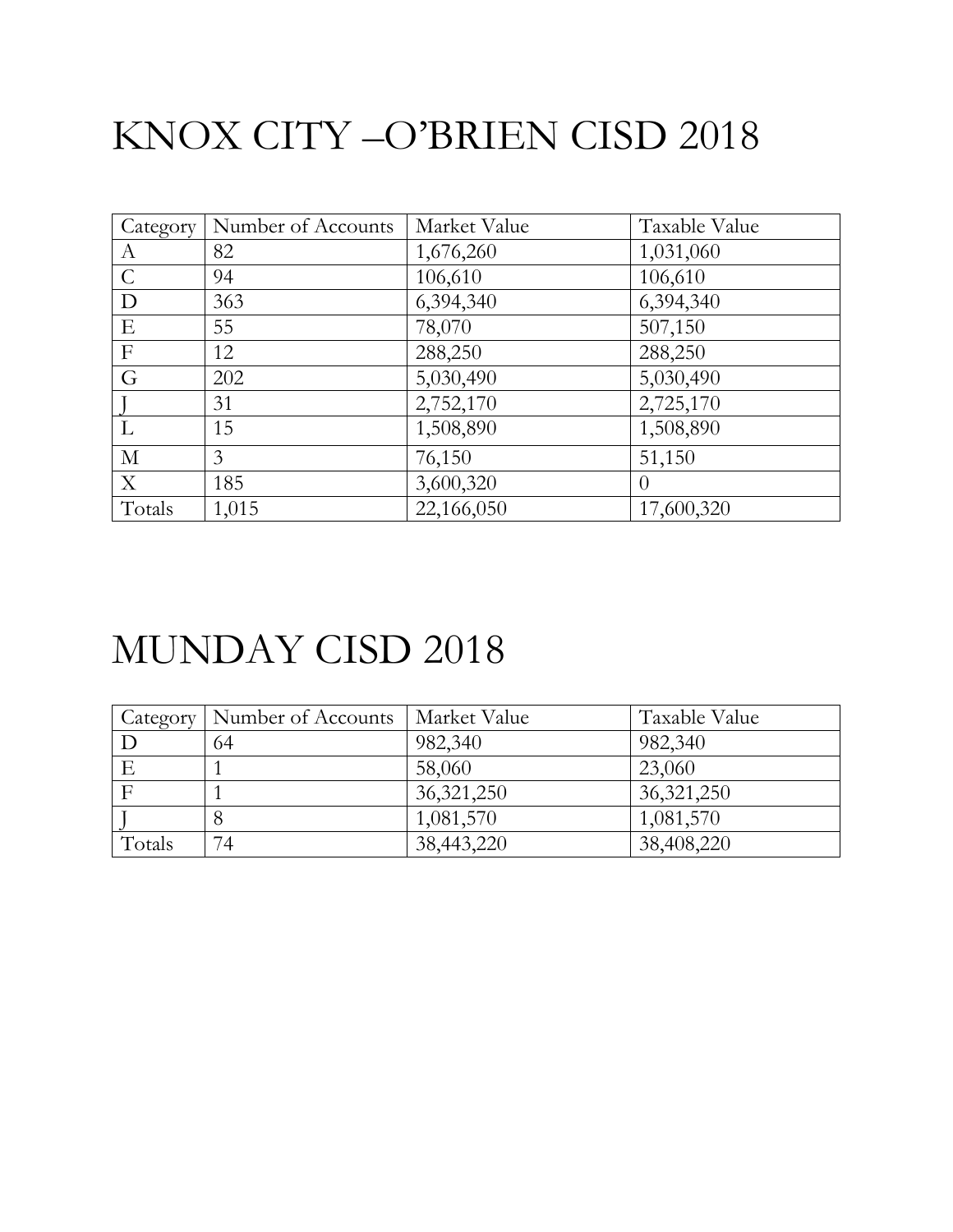## PAINT CREEK ISD 2018

| Category         | Number of Accounts | Market Value | Taxable Value |
|------------------|--------------------|--------------|---------------|
| $\boldsymbol{A}$ | 328                | 6,133,950    | 4,680,900     |
| $\mathsf{C}$     | 69                 | 274,900      | 274,900       |
| D                | 763                | 10,525,040   | 10,515,250    |
| E                | 156                | 5,154,800    | 3,675,580     |
| $\boldsymbol{F}$ | 17                 | 159,882,820  | 159,882,820   |
| G                | 250                | 1,538,750    | 1,538,750     |
|                  | 62                 | 86,587,540   | 86,587,540    |
|                  | 74                 | 4,909,770    | 4,909,770     |
| $\mathbf M$      | 181                | 2,188,400    | 1,814,460     |
| X                | 255                | 4,168,740    | $\theta$      |
| Totals           | 2,155              | 281,364,710  | 273,879,970   |

#### RULE ISD 2018

| Category       | Number of Accounts | Market Value | Taxable Value |
|----------------|--------------------|--------------|---------------|
| A              | 421                | 10,704,820   | 5,174,970     |
| B              | 3                  | 33,180       | 33,180        |
| $\mathcal{C}$  | 246                | 320,500      | 319,410       |
| D              | 830                | 10,033,510   | 10,024,890    |
| E              | 168                | 3,909,080    | 1,909,190     |
| $\overline{F}$ | 66                 | 5,902,960    | 5,890,960     |
| G              | 333                | 4,460,280    | 4,460,280     |
|                | 56                 | 7,105,740    | 7,105,740     |
| L              | 139                | 5,096,960    | 4,949,410     |
| М              | 5                  | 148,650      | 55,570        |
| X              | 189                | 3,525,920    | $\left($      |
| Totals         | 2,456              | 51,241,600   | 39,923,600    |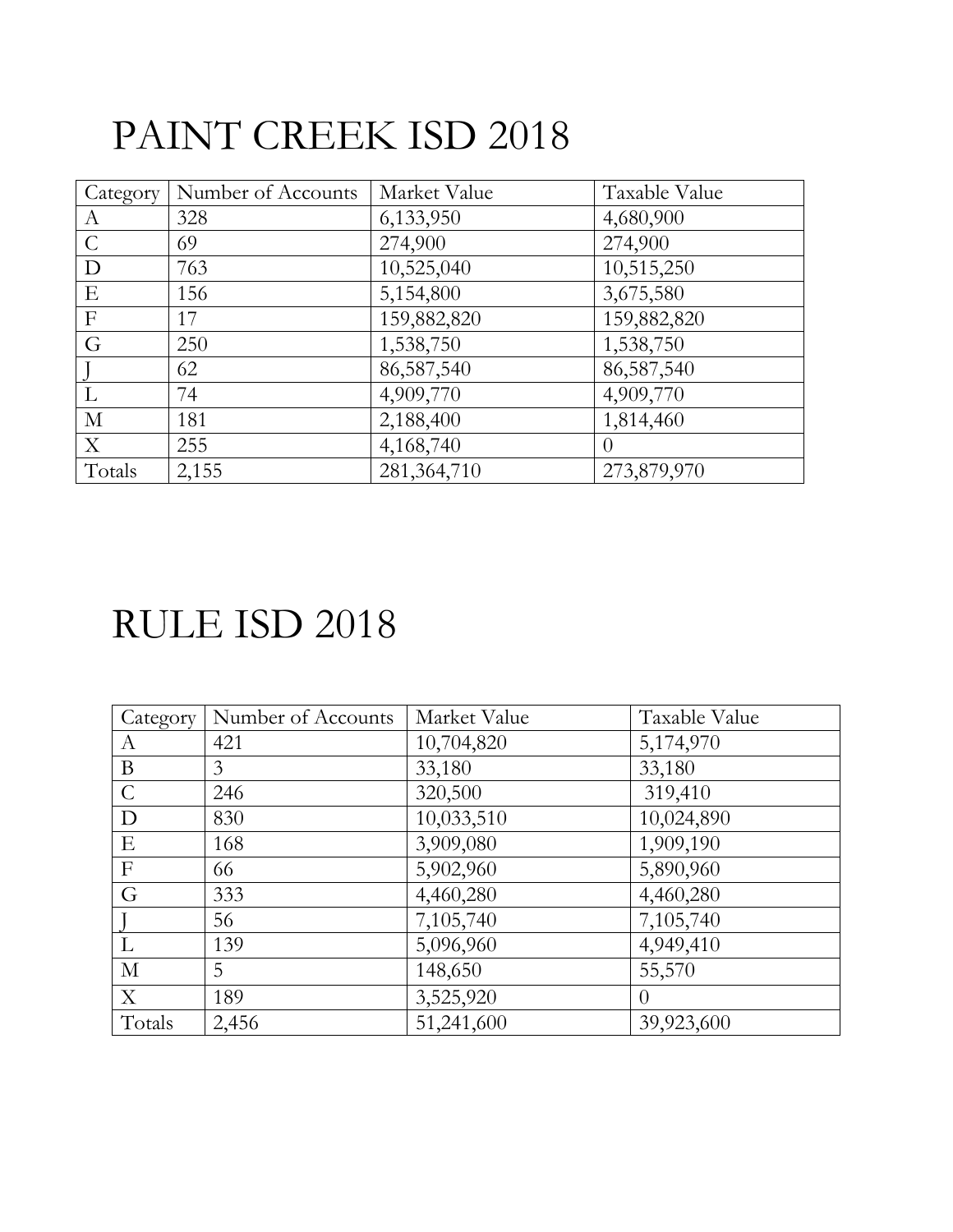### STAMFORD ISD 2018

| Category      | Number of Accounts | Market Value | Taxable Value |
|---------------|--------------------|--------------|---------------|
| A             | 17                 | 440,060      | 381,460       |
| $\mathcal{C}$ | 21                 | 53,040       | 53,040        |
| D             | 141                | 2,005,380    | 2,005,380     |
| E             | 36                 | 492,390      | 364,880       |
| $\mathbf{F}$  | 18                 | 2,728,170    | 2,596,390     |
| G             | 49                 | 218,500      | 218,500       |
|               | 13                 | 381,530      | 381,530       |
| L             | 31                 | 4,332,480    | 4,293,410     |
| $\mathbf{M}$  | 1                  | 51,040       | 26,040        |
| $\mathbf{X}$  | 20                 | 247,980      | $\Omega$      |
| Totals        | 347                | 10,950,570   | 10,320,630    |

### N CENT WATER AUTH 2018

| Category      | Number of Accounts | Market Value | Taxable Value |
|---------------|--------------------|--------------|---------------|
| A             | 1,272              | 57,167,080   | 56,082,590    |
| B             | 8                  | 464,860      | 461,120       |
| $\mathcal{C}$ | 386                | 1,001,230    | 997,700       |
| D             | 121                | 283,840      | 283,840       |
| Ε             | 16                 | 1,638,660    | 1,636,410     |
| F             | 154                | 15,405,820   | 15,105,040    |
|               | 24                 | 5,046,320    | 5,046,320     |
|               | 200                | 10,320,200   | 10,258,375    |
| М             | 15                 | 301,108      | 301,108       |
| X             | 258                | 5,324,560    | $\theta$      |
| Totals        | 2,454              | 96,953,750   | 90,172,575    |